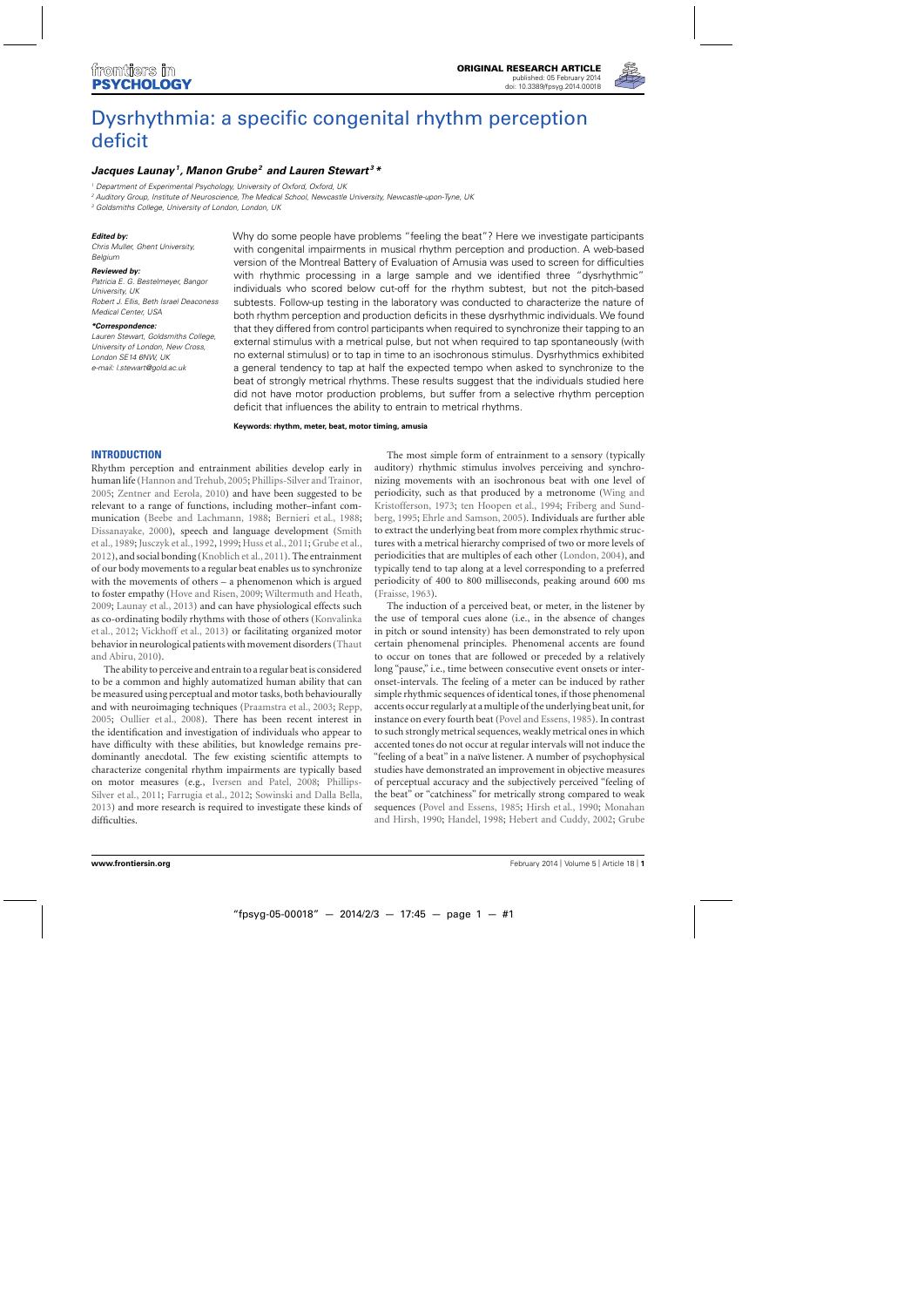and Griffiths, [2009\)](#page-6-0). Similarly, performance in synchronization tasks is more accurate for strongly metrical sequences compared to those that are weakly metrical [\(Patel et al., 2005](#page-7-0)). Whilst the ability to extract a beat from a complex auditory stimulus has been demonstrated repeatedly in groups of typically developing subjects, there has been little systematic investigation into congenital deficits in beat extraction and entrainment for such stimuli.

Individuals with a developmental disorder termed "congenital amusia," or "tone deafness," are characterized by deficits in the perception of pitch-related features in musical melodies, which may or may not be accompanied by deficits in the perception of rhythm-related features. The diagnostic tool, the Montreal Battery of Evaluation of Amusia (MBEA; [Ayotte et al., 2002;](#page-6-0) [Peretz et al.](#page-7-0), [2003](#page-7-0)) was developed as a formal test of congenital amusia. Using short musical melodies, the MBEA looks at six separate aspects of music perception including both pitch and rhythm perception tests. [Peretz et al.](#page-7-0) [\(2003](#page-7-0)) noted that problems with pitch perception were universal in their cohort of amusic subjects, while rhythm perception was only affected in a subsample of the group. Subsequent studies have further supported the notion that congenital amusia is typically a selective pitch impairment in which rhythm deficits, where present, reflect concomitant effects of the primary pitch deficit (e.g., [Peretz and Hyde](#page-7-0), [2003;](#page-7-0) [Hyde and Peretz](#page-6-0), [2004](#page-6-0)). In a study specifically testing this hypothesis, pitch-based amusic subjects were shown to perform poorly also in rhythm discrimination tasks, but only for stimuli containing pitch variations [\(Foxton et al.](#page-6-0), [2006](#page-6-0)). Similarly, individuals with amusia have been demonstrated to have problems finding the beat in a musical context: when asked to move in time with musical sounds they would tap at half the expected meter [\(Dalla Bella and Peretz, 2003](#page-6-0)). However, the characterization of congenital amusia as a disorder of pitch, rather than rhythm, may partly reflect a screening bias, since individuals sought for such studies have typically been recruited on the basis that they self-report as "tone-deaf" and have trouble singing in tune.

Efforts to seek out people whose predominant difficulty lies in keeping in time, be it in conjunction with pitch deficits or in isolation, have been few and far between. A recent study reported on individuals who had problems with synchroniza[tion but not with rhythm perception \(](#page-7-0)Sowinski and Dalla Bella, [2013\)](#page-7-0). [Phillips-Silver et al.](#page-7-0) [\(2011\)](#page-7-0) investigated one particular "beat-deaf" case ("Mathieu"), who complained about an inability to find the beat in music and exhibited specific difficulties with the meter-identification task of the MBEA and in synchronizing his dance movements with a musical beat [\(meringue\) but not with a metronome \(](#page-7-0)Phillips-Silver et al., [2011\)](#page-7-0). However, this study did not include a systematic investigation of metrical-beat extraction and motor synchronization with controlled auditory stimuli rather than music, leaving questions about the precise locus of the deficit unanswered.

In the present study we sought out individuals who exhibited specific impairments in rhythm perception according to the MBEA (administered on-line) and also self-reported difficulties with rhythm in everyday life. These individuals, whom we subsequently refer to as "dysrhythmic" were then tested to assess their ability to produce an isochronous tapping pulse (i) spontaneously, (ii) in time to isochronous stimulus sequences, and (iii) to sequences with strongly and weakly metrical-beats. In order to investigate the impact of pitch on these synchronization abilities, all three types of sequence were presented with and without pitch variation.

# **MATERIALS AND METHODS**

# **PARTICIPANTS**

The MBEA was used to identify individuals with impairments that were specific to the rhythm subtest of the MBEA and associated with normal performance on the pitch-related subtests (scale, contour, interval). An online version of the scale and rhythm subtests was taken by 89,000 participants, and individuals scoring below the published cut-off scores for the rhythm subt[est and above the cut-off score for the scale test \(](#page-7-0)Peretz et al., [2003\)](#page-7-0) were identified. Individuals scoring in this way were asked to retake these two online tests. Provided they continued to score below and above cut-off for the rhythm and scale subtests respectively and they self-reported as having difficulties with rhythm in everyday life, they were invited to the laboratory for testing on four of the MBEA subtests (scale, contour, interval, and rhythm) to verify that their profile of scores was robust. Three individuals were identified: SS, female, aged 26; SWI, male, aged 43; and VPO, female, aged 29 and included in the main study.

Thirty eight control participants (18M, 20F; age range 19–61, mean = 38.92) were also identified from the online database for further inclusion in the present study. These individuals had scored above the published cut-off scores, both for the online MBEA subtests (scale and rhythm) as well as during laboratory-based testing (scale, contour, interval, rhythm subtests). In the tapping tasks, data for two dysrhythmic participants were not recorded for one trial due to a technical error; similarly, data were not recorded for eight trials in one control participant so that particular participant's data are not included in any synchronization task analysis. All participants were reimbursed for travel expenses, and additionally received £7.50 for their time (approximately one hour).

# **EQUIPMENT**

All tapping tasks were performed using a DELL XPS M1530 computer running MAX/MSP 4.5 software. Stimuli were played to participants using an external Alesis IO2 soundcard and Sennheiser HD 265-1 headphones. Participants tapped on the computer keyboard using their preferred hand.

# **STIMULI**

The strongly and weakly metrical rhythms used in the tapping tasks were of the same type as those developed by [Grube and Griffiths](#page-6-0) [\(2009](#page-6-0)), following the phenomenally based rules of metrical-beat induction described by [Povel and Essens](#page-7-0) [\(1985](#page-7-0)). Strongly metrical rhythms had accented tones on all four downbeat locations for a meter of 4 (i.e., units 1, 5, 9, 13 of 16) while weakly metrical rhythms had accented tones in only two of those hypothetical downbeat locations (first and last) and two silent beat locations in-between (second and third). Both sets of rhythms have a larger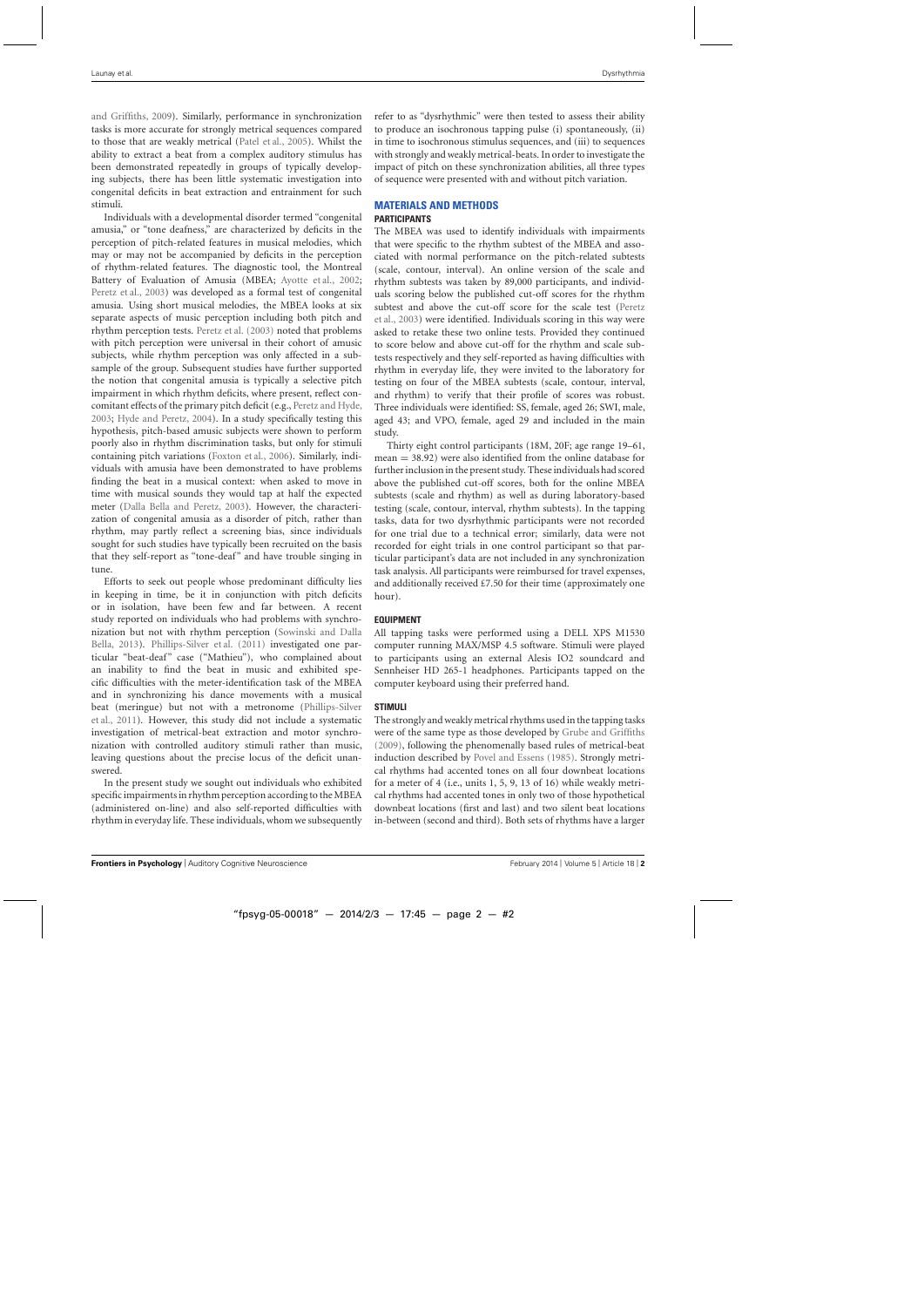

number of silent units than would be required to induce a meter of 2 or 3, so that a meter of 4 was the most likely to be perceived based on the model of [Povel and Essens](#page-7-0) [\(1985\)](#page-7-0). The important difference between these two sets of rhythms is the strength of meter that they induce. While the strongly metrical rhythms convey a clear sense of the metrical beat, this is very hard to find in the weakly metrical rhythms. The sequences used had the same number of tones and accented beats, were composed of the same intervals, and featured the same overall meter to control for any other influences on complexity of rhythm. They corresponded to sequence numbers 706, 737, 960, and 1858 as reported by Grube and Griffiths [\(2009\)](#page-6-0) and are depicted in **Figure 1**.

Across all synchronization trials, the underlying tempo of rhythms was varied between 600ms and 700ms – both of these have been deemed to be comfortable tapping rates [\(Repp, 2005\)](#page-7-0) and no difference in synchronization accuracy or tapping variability was expected between these two tempi. The variation in tempo was introduced so that people would not entrain with the isochronous sequences presented first and continue tapping at this rate throughout the other trials. The starting tempo was counterbalanced between participants.

Random pitch variation was introduced throughout half of the trials to determine whether dysrhythmic participants experience further distraction given a pitch variation or not. Each sequence was presented once at a constant pitch and once with the random pitch variation. Random pitch variation was generated during the task and notes could take any semitone value within a two-octave scale. A full list of trial types is given in **Table 1**.

#### **Table 1 | Characteristics of the twelve rhythms used in the synchronization tapping tasks.**

| <b>Trial</b> | Rhythm             | <b>Tempo</b> | Random pitch |  |  |  |
|--------------|--------------------|--------------|--------------|--|--|--|
| 1            | Isochronous        | 600          | No           |  |  |  |
| 2            | <b>Isochronous</b> | 700          | No           |  |  |  |
| 3            | Isochronous        | 600          | Yes          |  |  |  |
| 4            | Isochronous        | 700          | Yes          |  |  |  |
| 5            | Strong no. 706     | 600          | No           |  |  |  |
| 6            | Strong no. 737     | 700          | No           |  |  |  |
| 7            | Strong no. 706     | 600          | Yes          |  |  |  |
| 8            | Strong no. 737     | 700          | Yes          |  |  |  |
| 9            | Weak no. 960       | 600          | No           |  |  |  |
| 10           | Weak no. 1858      | 700          | No           |  |  |  |
| 11           | Weak no. 960       | 600          | Yes          |  |  |  |
| 12           | Weak no. 1858      | 700          | Yes          |  |  |  |

Rhythm numbers for strongly and weakly metrical rhythms refer to the different rhythms depicted in *Figure 1*. Tempo orders were counterbalanced between participants.

### **PROCEDURE**

Spontaneous tapping data were collected for all participants before they engaged in the synchronization tasks using acoustic stimuli. Participants were asked to tap at a comfortable pace and to make 40 taps (of which the first 10 were excluded from analysis).

In the synchronization tests, the instruction was to tap out a regular beat in synchrony with the rhythmic sequences that were played. This meant that for the sequences with an isochronous beat, participants were required to tap on every auditory event. For the strongly and weakly metrical rhythms in contrast, participants were required to extract the underlying beat and tap in time with this, meaning that not every tap made would align with an auditory event. The twelve different trials as outlined in **Table 1** dissociated possible effects on tapping performance of rhythm type, tempo, and variation in pitch. Participants were required to synchronize to 48 downbeats in each trial (corresponding to 12 cyclical repetitions of the sequences), with recorded responses to the first eight downbeats being discarded from analysis.

Each trial started with the presentation of eight initial beats during which the participant could listen to the stimulus and start tapping along if they wished to, but during which their tapping was not recorded. A timer bar on the screen indicated this familiarization period, at the end of which tapping started to be recorded.

## **RESULTS**

Scores on the MBEA are given in **[Table 2](#page-3-0)** and demonstrate that dysrhythmic participants were scoring below threshold for rhythm subtests but above threshold for pitch subtests.

## **SPONTANEOUS TAPPING TASK**

For the spontaneous tapping task, in which participants were asked to tap a regular beat in the absence of an acoustic stimulus, we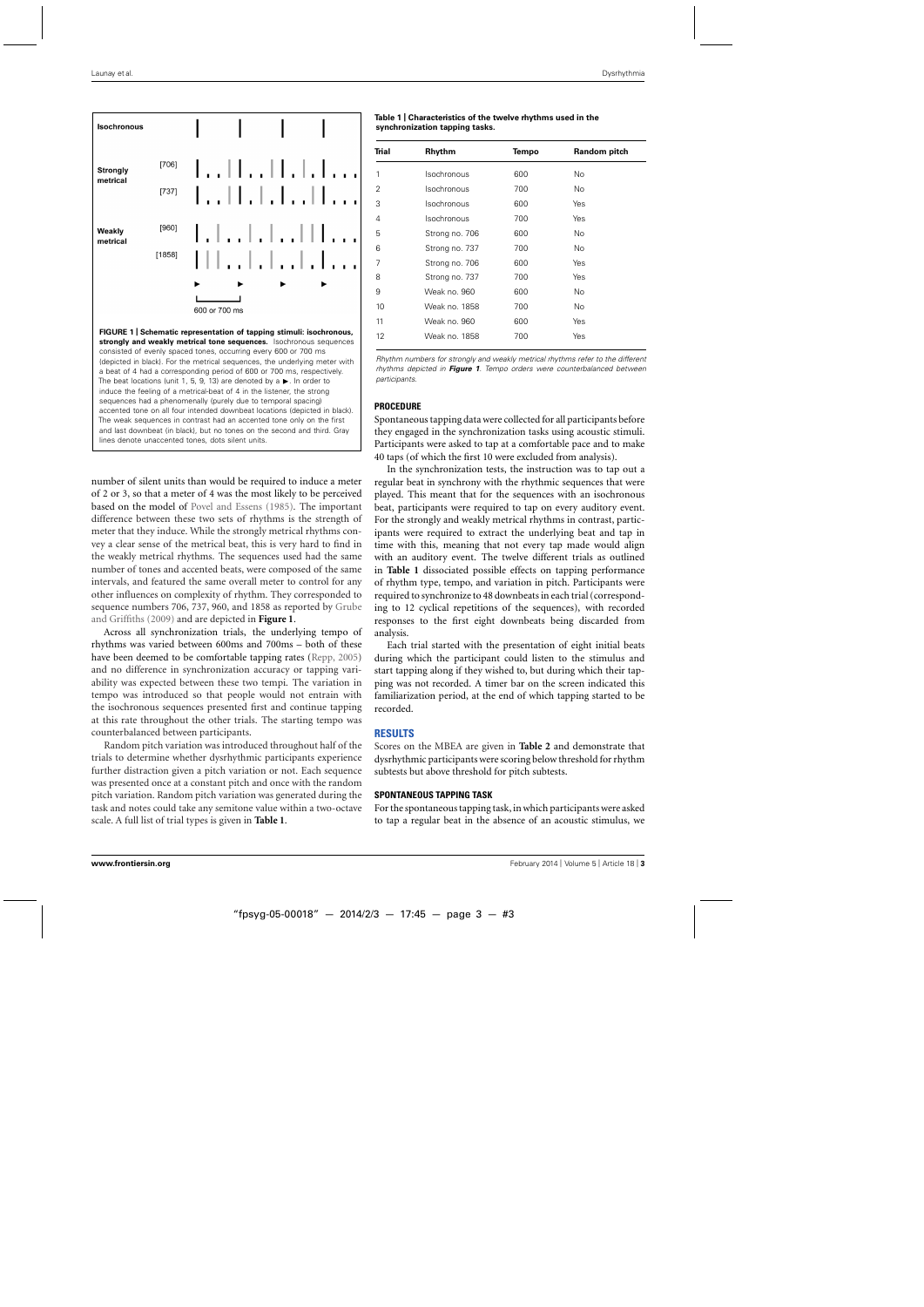| Subject    | <b>Scale</b> | <b>Contour</b> | Rhythm<br>Interval |    | % Correct pitch<br>(amalgamated) | % Correct rhythm |  |  |
|------------|--------------|----------------|--------------------|----|----------------------------------|------------------|--|--|
| SS         | 29           | 25             | 24                 | 22 | 87                               | 73               |  |  |
| SWI        | 28           | 30             | 27                 | 21 | 94                               | 70               |  |  |
| <b>VPO</b> | 29           | 26             | 27                 | 20 | 82                               | 68               |  |  |

<span id="page-3-0"></span>**Table 2 | MBEA scores for dysrhythmic participants.**

Scores below 23 are considered to indicate impairments.



analyzed the mean tapping rate, and variability in tapping rate for each individual. The first 10 taps were excluded from analysis, in order to given an adequate "lead-in" time for participants to start tapping at a regular rate. The individual mean tapping rate (in ms) was calculated for each participant. The standard deviation of the inter-tap-intervals (ITIs) for each participant was used as a measure of variance (in ms), and this value was divided by the individual's mean tapping rate for that stimulus to give the coefficient of variation (CV) for spontaneous ITIs.

A summary of spontaneous tapping data from the dysrhythmic individuals compared to the controls is given in **Figure 2**. The dysrhythmics' data were evaluated in comparison to the control group data (after log transformation) using "singlims.exe," a program developed by [Crawford and Garthwaite](#page-6-0) [\(2002](#page-6-0)) to evaluate single subject values relative to a control group based on Bayesian statistics. The dysrhythmics'individual mean tapping rates did not significantly differ from those of the controls; all three values were within 1.5 standard deviations of the control group's mean tapping rate. Variability in tapping rate however, was significantly different from the control group for one participant (SS;  $t = 1.96$ ,  $p = 0.029$ ) one tailed). Both of the other dysrhythmic participants in contrast tapped with a slightly lower average variability in comparison to the controls.

### **SYNCHRONIZATION TASKS**

We used a circular statistics approach to derive the mean asynchrony (a measure of tap time accuracy) of synchronization trials. The onset-asynchrony for each tap was captured as an error value relative to the position of the corresponding downbeat (i.e., how late or early the participant tapped in relation to the 40 downbeat locations in the acoustic stimuli). The individual tapto-onset-asynchrony was transformed into a circular asynchrony by dividing by the most recent ITI and multiplying by 360. Circular statistics (e.g., [Mardia and Jupp, 1999](#page-7-0)) were then used to calculate the mean asynchrony for each participant in each condition and these are summarized in **[Figure 3](#page-4-0)**. As mean asynchronies in each condition were highly variable even within control participants these were not statistically analyzed in terms of differences between dysrhythmics and controls.

To assess the ability to tap at the intended rate along to the stimuli we calculated the mean tapping rate and regularity of tapping rate. This was done by first dividing ITIs by the tempo of the trial to give relative tapping rates and enable comparison across the two tempi (excluding all outliers of more than 2.5 standard deviations from the sample mean ITI). One control participant's data was excluded entirely, due to two trials in which all ITIs were outliers relative to the remaining participants' data. Mean relative tapping rates for each condition are summarized in **[Figure 4](#page-4-0)**. The data demonstrate that control participants tapped very close to the expected rate in most conditions, although displaying a large amount of variability in the weakly metrical conditions.

The standard deviation of relative tapping rate (as calculated above) was used to measure an individual's tapping stability within a trial. After log transformation in order to obtain normally distributed data samples, control data were compared across different conditions using a 3 (rhythm type: isochronous, strong, weak)  $\times$  2 (pitch: random variation, no pitch change) ANOVA, with Greenhouse–Geisser correction for non-sphericity. A significant main effect of rhythm condition was identified,  $F(2,70) = 21$ ,  $p < 0.0001$ ,  $G\eta^2 = 0.17$ , no main effect of pitch ( $p = 0.41$ ), and a near significant interaction between the two,  $F(2,70) = 2.97$ ,  $p = 0.058$ ,  $G\eta^2 = 0.012$ . *Post hoc* pairwise *t*-tests comparing the three rhythm types, with Bonferroni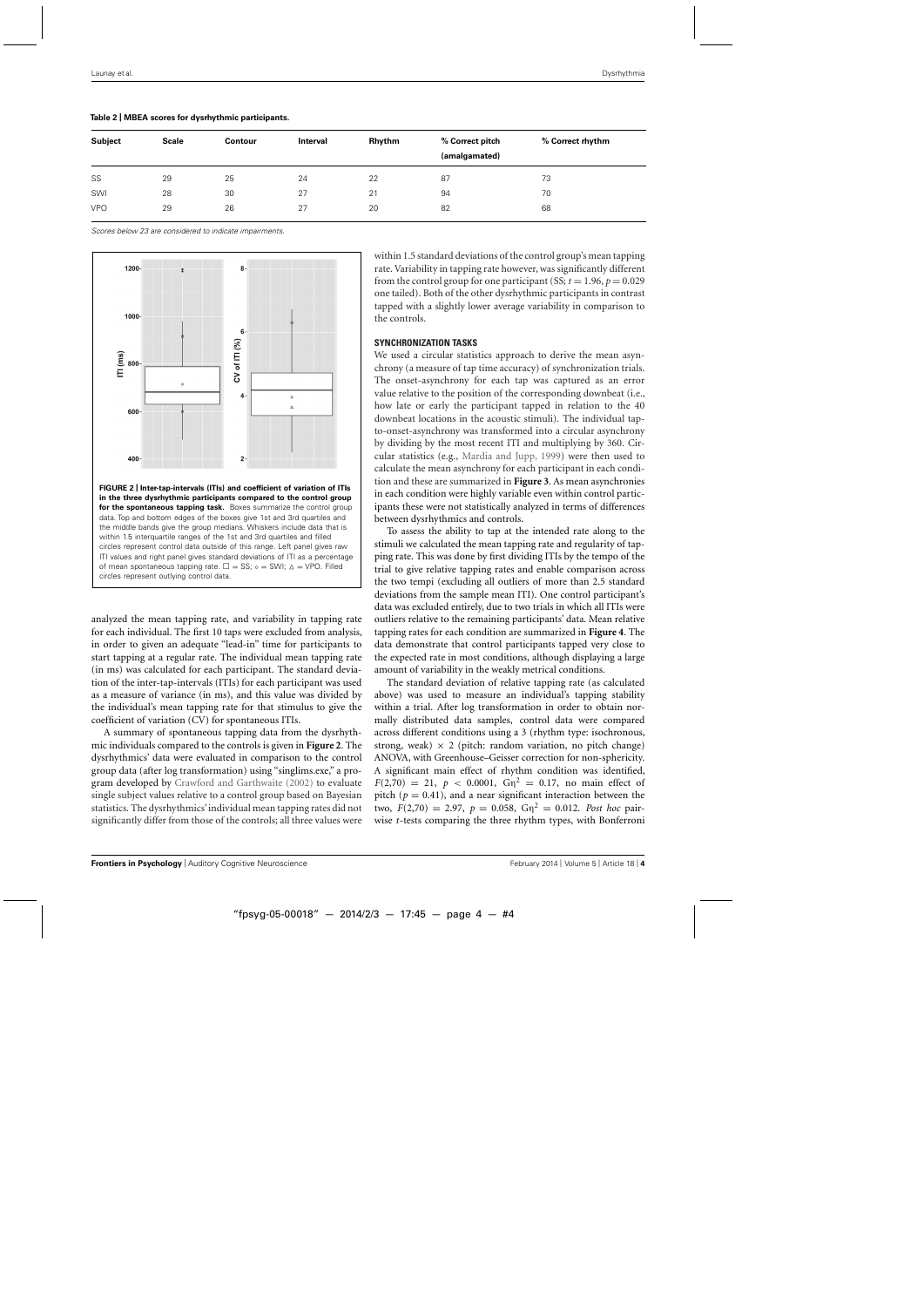<span id="page-4-0"></span>



**FIGURE 4 | Mean tapping rates relative to correct tapping rate in all six conditions for the three dysrhythmics compared to the controls.** Here, control data largely lies within very small limits for the isochronous and strongly metrical conditions.  $\square = SS$ ; ∘ = SWI;  $\triangle = VPO$ 



correction for multiple comparison, demonstrated that variability in tapping rate differed significantly between all three rhythm types. Performance for isochronous rhythms exhibited significantly smaller variability in tapping rate than for both strongly metrical rhythms ( $p < 0.0001$ ) and weakly metrical rhythms  $(p < 0.0001)$ , while strongly metrical rhythms demonstrated significantly lower variability in tapping rate compared to weakly metrical rhythms ( $p = 0.001$ ). These results are summarized in **Figure 5**.

The dysrhythmics' synchronization tapping data exhibited a qualitative difference in performance, identifiable at a gross level; while all three dysrhythmics often produced the correct number of taps for the isochronous sequences, they typically produced only half as many taps as there were downbeats for the strongly metrical rhythms. This might indicate that the dysrhythmics were tapping at half the tempo of the intended meter. The number of "missed beats," i.e., the discrepancy between the 40 presented downbeats in the stimuli and the number of taps produced on each trial, are given in **[Table 3](#page-5-0)**, along with mean ITIs for dysrhythmics compared to controls. The numbers support the notion that dysrhythmics tended to tap at half the expected tempo, which did not occur in the control data. In addition, as can be seen in **Figure 5**, variability in tapping rate for dysrhythmics was higher than in controls in these conditions, which may be a consequence of tapping at a much slower tempo than intended. Owing to this assumed difference in hierarchical level with which the dysrhythmics compared to the control participants synchronized their tapping, we refrained from performingformal statistical analysis on the synchronization accuracy and variability measures. **[Figure 6](#page-5-0)** gives raw tapping data for dysrhythmics compared to one randomly selected control subject in Trials 5 and 7, to demonstrate the dysrhythmics tendency to tap regularly, but at a slower tempo corresponding to the next-higher hierarchical level than intended.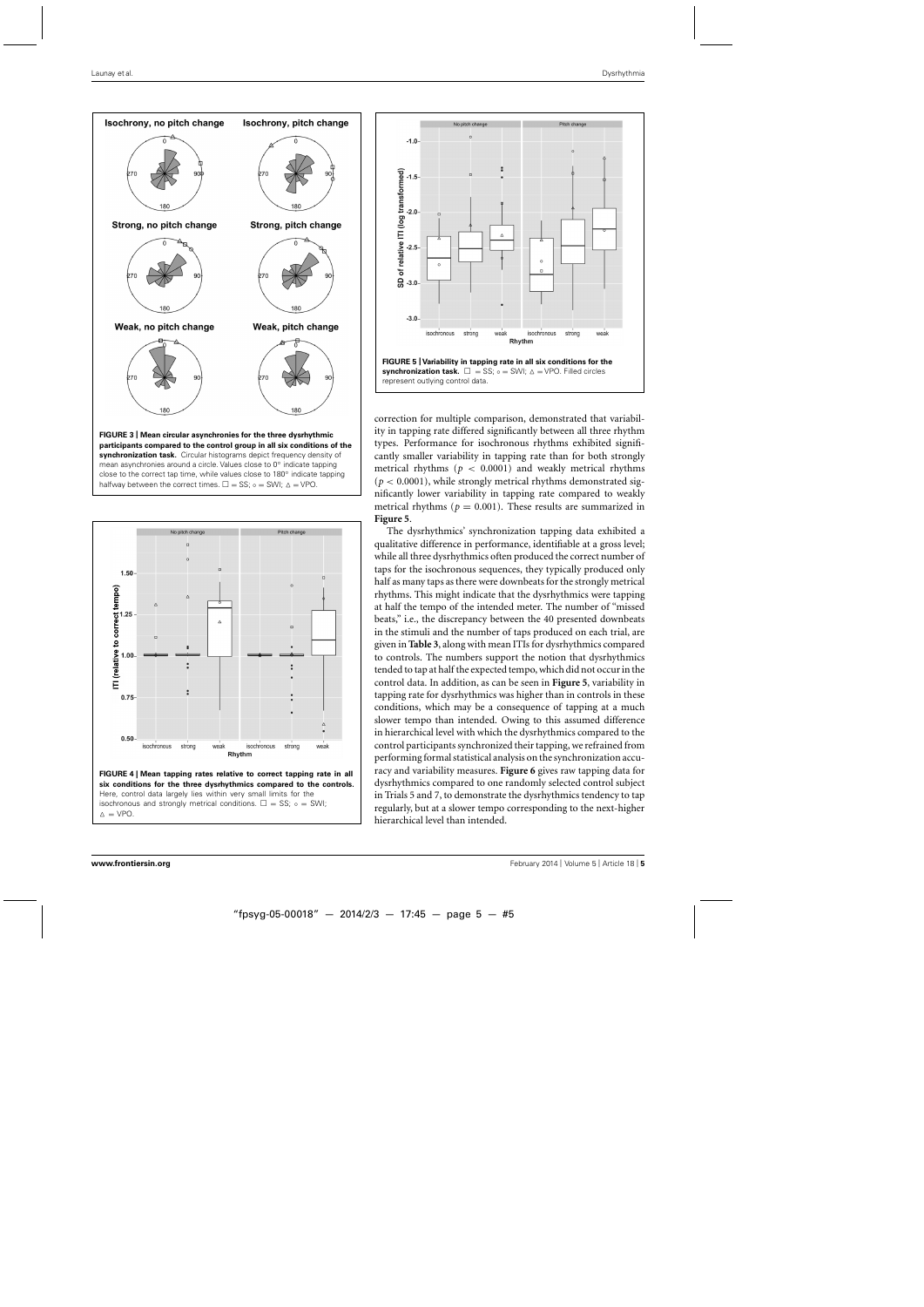<span id="page-5-0"></span>

| Table 3   Number of missed beats and mean ITIs in the dysrhythmic participants compared to the control group. |  |
|---------------------------------------------------------------------------------------------------------------|--|
|                                                                                                               |  |

| <b>Measure</b> | Participant  | Trial 1 | Trial 2     | Trial 3 | <b>Trial 4</b> | Trial 5     | Trial 6 | Trial 7 | Trial 8 | <b>Trial 9</b> | Trial 10 | Trial 11 | Trial 12 |
|----------------|--------------|---------|-------------|---------|----------------|-------------|---------|---------|---------|----------------|----------|----------|----------|
|                |              |         |             |         |                |             |         |         |         |                |          |          |          |
| Missed         | SS           | 0       | 0           | 9       | 0              | 23          | 11      | 19      | 19      | ∗              | 17       | 13       | 17       |
| taps           | SWI          | 0       | 0           | 0       | 0              | 19          | 19      | 19      | 19      | $*$            | 10       | 9        | 9        |
|                | <b>VPO</b>   |         | $\mathbf 0$ | 0       |                | $\mathbf 0$ |         | 19      | 0       | 11             | 12       | 6        | 12       |
|                | Control mean | 0.05    | 0.29        | 0.05    | 0.11           | 0.87        | 1.16    | 0.87    | 0.26    | 6.32           | 5.97     | 6.76     | 6.47     |
| Mean           | SS           | 600     | 704         | 770     | 701            | 1294        | 389     | 1178    | 1366    | $*$            | 1150     | 882      | 1164     |
| $ITI$ (ms)     | SWI          | 605     | 704         | 604     | 703            | 1189        | 1387    | 1190    | 1386    | ∗              | 943      | 795      | 926      |
|                | <b>VPO</b>   | 614     | 713         | 600     | 1223           | 601         | 717     | 1140    | 721     | 337            | 381      | 723      | 386      |
|                | Control mean | 604     | 713         | 606     | 707            | 595         | 678     | 596     | 700     | 718            | 816      | 703      | 818      |

Numbers in bold indicate that subjects miss out approximately half of the expected beats. \*indicates missing data.



**FIGURE 6 | Raw tapping data in Trial 5 and Trial 7 for dysrhythmics and one control subject (randomly selected).** Lines give the correct tap times, and the midpoint of each  $\times$  represents an individual tap. Taps corresponding to the first 40 tones are given here.

In weakly metrical trials, performance was comparably poor for all participants, with beats being "missed" frequently in both participant groups. It is clear from **[Figure 4](#page-4-0)** furthermore, that control participants were not always tapping with the expected tempo. This problem in tapping at the expected tempo is likely to reflect the fact that even controls have problems extracting the meter in these trials thus the poor performance of dysrhythmics in these conditions is unsurprising.

## **DISCUSSION**

The current study investigates individuals with what we are terming "dysrhythmia": a congenital, selective deficit in rhythm perception and production. This deficit appears to be much rarer than the form of amusia that has been characterized as a selective pitch impairment. Importantly, the dysrhythmic participants studied here did not demonstrate a general problem with spontaneous tapping, indicating that these individuals are unlikely to suffer from motor deficits that could explain synchronization performance. Their difficulties with tapping along to the beat of different types of rhythm are thus likely to specifically relate to issues with extracting rhythmic information. In the present cases, both rhythm perception and production tasks revealed anomalies relative to the performance of the controls, including both an impairment in musical rhythm perception, measured via the MBEA, and abnormal tapping behavior when required to extract the beat from a rhythmic sequence.

If beat-based rhythm production was generally impaired in dysrhythmic subjects then we would expect to also find difficulties in the maintenance of a self-paced steady beat. However, no difference in spontaneous tapping rate was found between control subjects and the dysrhythmics, apart from slightly larger variability in tapping rate for one dysrhythmic compared to the controls. Overall, the normal ability of these individuals to produce a self-paced steady beat demonstrates that rhythmic difficulties cannot be ascribed to motor deficits with generating and maintaining a steady beat. One might expect, therefore, that dysrhythmics would be able to perform normally if required to continue tapping out an isochronous beat after entraining with an acoustic stimulus. Their problem seems to lie specifically in extracting the correct (intended) meter from nonisochronous metrical rhythms. This differentiation merits future investigation.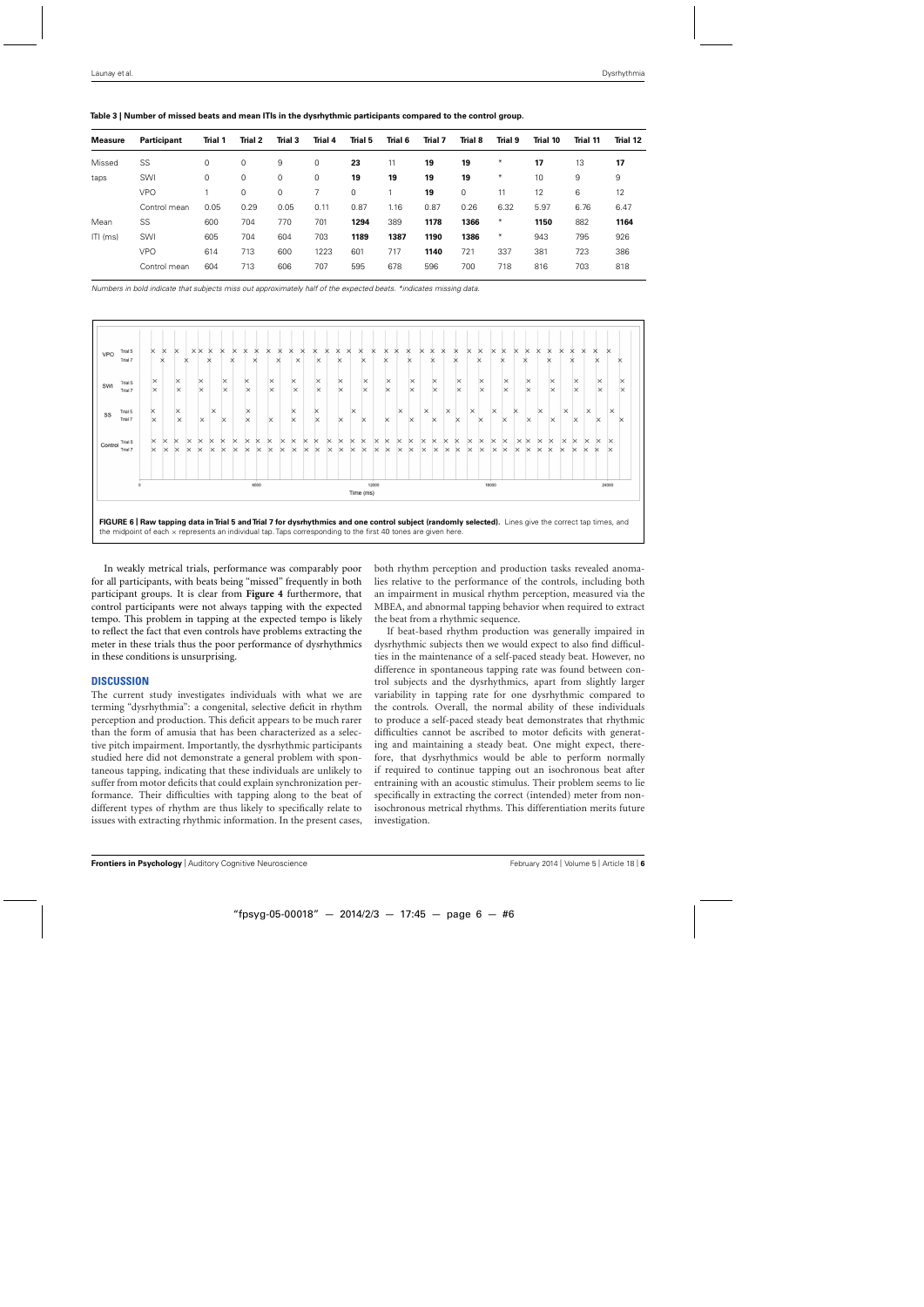<span id="page-6-0"></span>Consistent with the notion of a close-to normal ability to produce a steady beat, basic sensorimotor entrainment was largely preserved: for synchronization with an isochronous beat, tapping rates in dysrhythmic participants (**[Table 3](#page-5-0)**) demonstrate that they were mostly tapping at the intended tempo, as expected in normal participants and seen in the controls. When required to extract a metrical-beat and synchronize to it, in contrast, the dysrhythmics' tapping behavior deviated significantly from that of the controls. For the strongly metrical sequences, the dysrhythmics produced approximately half of the beats required for the intended downbeat, suggesting that they had difficulties extracting a regular beat from a rhythm (something controls can do with ease). In weakly metrical conditions all participants performed badly, suggesting a floor effect for these rhythm sequences.

The finding of entraining at an unexpected metrical level is very similar to that of Dalla Bella and Peretz (2003) who studied congenitally amusic subjects with pitch-based deficits, and this similarity suggests that there may be some patterns of impairment that generalize between these groups. Entraining at a higher metrical level can occur because subjective grouping of tones in metrical sequences is possible in a number of ways depending on which level of the metrical-beat hierarchy one perceives as the most prominent and comfortable one. For a strongly metrical rhythm such as in the sequences used here, up to three potential levels of perception of the beat exist: one at half, one at twice, and one at the tempo of the intended dominant meter. According to behavioral literature of the past decades promoting a range from a minimum of 200 to up to about 1000 ms (e.g., see [Repp](#page-7-0), [2005](#page-7-0)), people would generally entrain at the intended meter of 600 or 700 ms. However, humans tend to be quite capable of tapping along in time to music at a range of tempos, and the criteria used to evaluate this ability in musically oriented work has typically been based on whether successive taps coincide with beats in the music, regardless of the hierarchical level this occurs at (Drake and Bertrand, 2001). Whether the current finding is due to a rate-based limitation (i.e., slowing-down of the processing of metrical periodicity) or a deficit in multilevel hierarchical processing of metrical structure remains to be explored.

Either way, this problem is quite different from "poor synchronizers" as identified by [Sowinski and Dalla Bella](#page-7-0) [\(2013\)](#page-7-0), who exhibit poor synchronization as a consequence of error correction difficulties. Participants in their study did not have problems with rhythm perception, although some may have experienced synchronization problems as a consequence of poor pitch perception. The heterogeneity of synchronization disorders point to the complexity of the processes underlying this ability, and suggests that much further work is required to find out how these problems arise.

To our knowledge, this is the first report of a type of musical deficit that demonstrates impaired rhythm perception and beat extraction in the face of intact pitch perception, in neurologically intact individuals. This pattern is the opposite of that which has previously been reported in individuals termed congenitally amusic, according to the MBEA,where as many as half are reported to have pitch deficits in the face of normal scores on the rhythm test (Ayotte et al., 2002). We suggest that the findings from these individuals contribute to an emerging picture of the different ways in which rhythm perception can be compromised, with theoretical implications for our understanding of the processing of rhythm in the typical population.

### **REFERENCES**

- Ayotte, J., Peretz, I., and Hyde, K. (2002). Congenital amusia a group study of adults afflicted with a music-specific disorder. *Brain* 125, 238–251. doi: 10.1093/brain/awf028
- Beebe, B., and Lachmann, F. M. (1988). The contribution of mother-infant mutual influence to the origins of self-and object representations. *Psychoanal. Psychol.* 5, 305–337. doi: 10.1037/0736-9735.5.4.305
- Bernieri, F. J., Reznick, J. S., and Rosenthal, R. (1988). Synchrony, pseudosynchrony, and dissynchrony: measuring the entrainment process in mother-infant interactions. *J. Pers. Soc. Psychol.* 54, 243–253. doi: 10.1037/0022-3514.54. 2.243
- Crawford, J. R., and Garthwaite, P. H. (2002). Investigation of the single case in neuropsychology: confidence limits on the abnormality of test scores and test score differences. *Neuropsychologia* 40, 1196–1208. doi: 10.1016/S0028- 3932(01)00224-X
- Dalla Bella, S., and Peretz, I. (2003). Congenital amusia interferes with the ability to synchronize with music. *Ann. N. Y. Acad. Sci.* 999, 166–169. doi: 10.1196/annals.1284.021
- Dissanayake, E. (2000). "Antecedents of the temporal arts in early mother-infant interaction," in *The Origins of Music,* eds N. L. Wallin, B. R. Merker, and S. Brown (Cambridge, Mass.: MIT Press), 389–410.
- Drake, C., and Bertrand, D. (2001). The quest for universals in temporal processing in music. *Ann. N. Y. Acad. Sci.* 930, 17–27. doi: 10.1111/j.1749- 6632.2001.tb05722.x
- Ehrle, N., and Samson, S. (2005). Auditory discrimination of anisochrony: influence of the tempo and musical backgrounds of listeners. *Brain Cogn.* 58, 133–147. doi: 10.1016/j.bandc.2004.09.014
- Farrugia, N., Benoit, C. E., Harding, E., Kotz, S. A., and Dalla Bella, S. (2012). BAASTA: battery for the assessment of auditory sensorimotor and timing abilities. *Inst. Hum. Cogn. Brain Sci.* 18, 9.
- Foxton, J. M., Nandy, R. K., and Griffiths, T. D. (2006). Rhythm deficits in "Tone deafness". *Brain Cogn.* 62, 24–29. doi: 10.1016/j.bandc.2006.03.005
- Fraisse, P. (1963). *The Psychology of Time*. Oxford, UK: Harper & Row.
- Friberg, A., and Sundberg, J. (1995). Time discrimination in a monotonic, isochronous sequence. *J. Acoust. Soc. Am.* 98, 2524–2531. doi: 10.1121/1.413218
- Grube, M., and Griffiths, T. D. (2009). Metricality-enhanced temporal encoding and the subjective perception of rhythmic sequences. *Cortex* 45, 72–79. doi: 10.1016/j.cortex.2008.01.006
- Grube, M., Kumar, S., Cooper, F. E., Turton, S., and Griffiths, T. D. (2012). Auditory sequence analysis and phonological skill. *Proc. R. Soc. B Biol. Sci.* 279, 4496–4504. doi: 10.1098/rspb.2012.1817
- Handel, S. (1998). The interplay between metric and figural rhythmic organization. *J. Exp. Psychol. Hum. Percept. Perform.* 24, 1546–1561. doi: 10.1037/0096- 1523.24.5.1546
- Hannon, E. E., and Trehub, S. E. (2005). Tuning in to musical rhythms: infants learn more readily than adults. *Proc. Natl. Acad. Sci. U.S.A.* 102, 12639–12643. doi: 10.1073/pnas.0504254102
- Hebert, S., and Cuddy, L. L. (2002). Detection of metric structure in auditory figural patterns. *Percept. Psychophys.* 64, 909–918. doi: 10.3758/BF03196795
- Hirsh, I. J., Monahan, C. B., Grant, K. W., and Singh, P. G. (1990). Studies in auditory timing: 1. Simple patterns. *Percept. Psychophys.* 47, 215–226. doi: 10.3758/BF03204997
- Hove, M. J., and Risen, J. L. (2009). It's all in the timing: interpersonal synchrony increases affiliation. *Soc. Cogn.* 27, 949–960. doi: 10.1521/soco.2009.27.6.949
- Huss, M., Verney, J. P., Fosker, T., Mead, N., and Goswami, U. (2011). Music, rhythm, rise time perception and developmental dyslexia: perception of musical meter predicts reading and phonology. *Cortex* 47, 674–689. doi: 10.1016/j.cortex.2010.07.010
- Hyde, K. L., and Peretz, I. (2004). Brains that are out of tune but in time. *Psychol. Sci.* 15, 356–360. doi: 10.1111/j.0956-7976.2004.00683.x
- Iversen, J. R., and Patel, A. D. (2008). "The Beat Alignment Test (BAT): surveying beat processing abilities in the general population," in *Proceedings of the*